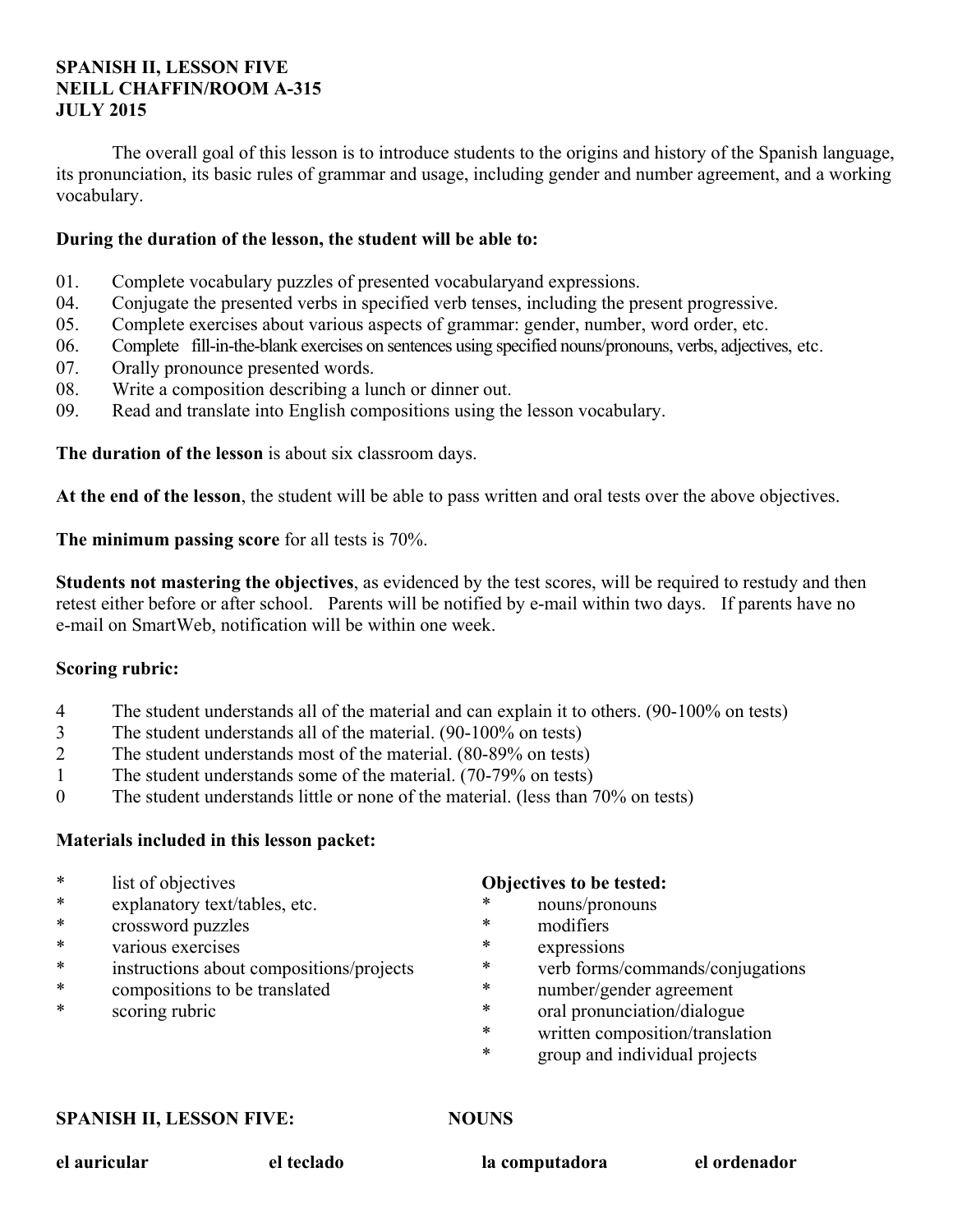| la nacionalidad           | computer (Spain)          | el mensaje/recado         | message              |
|---------------------------|---------------------------|---------------------------|----------------------|
| el/la jòven               | nationality               | la tarjeta de ranura      | card slot            |
| la playa                  | youth                     | el tono                   | tone                 |
| la foto/fotografia        | beach                     | la pantella de escritorio | computer screen      |
| la bahìa                  | photograph                | el telèfono pùblico       | public telephone     |
| el mòvil/celular          | bay                       | el pais                   | country, nation      |
| la alfombrilla            | cell phone                | la canciòn                | song                 |
| la computadora portatil   | mousepad                  | la mùsica                 | music                |
| la red                    | portable computer, laptop | la llamada perdida/caìda  | lost/dropped call    |
| el puerto                 | net                       | el timbre                 | ringtone             |
| el momento                | port                      | el prefijo de paìs        | country prefix       |
| el videojuego             | moment                    | la arroba                 | the $\omega$ sign    |
| la ascendencia            | video game                | el capìtulo               | chapter              |
| el mundo                  | descent, origin           | el artìculo               | article              |
| el medio de               | world                     | la biografia              | biography            |
| comunicación              | means of communication    | la tarjeta telefònica     | telephone card       |
| la tecnologia             | technology                | la clave de area          | area code            |
| el avance                 | advance                   | la guìa telefònica        | telephone guide/book |
| el rincòn                 | corner, niche             | el nùmero de telèfono     | telephone number     |
| la vida                   | life                      | el texto                  | text                 |
| el MP3                    | MP3                       | el còdigo de area         | area code            |
| el parque                 | park                      | la càmara digital         | digital camera       |
| el correo electrònico     | e-mail                    | la gente                  | people               |
| el correo                 | mail                      | la conexiòn               | connection           |
| el boleto electrònico     | electronic ticket         | la tele/televisiòn        | television           |
| la impresora              | printer                   | el regalo                 | gift, present        |
| el botòn                  | button                    | la tontería               | silliness            |
| la pantalla               | screen                    | la atenciòn               | attention            |
| el ratòn                  | mouse(computer), rat      | la bici/bicicleta         | bicycle              |
| el archivo                | file, archive             | el fanfarròn              | braggart, boaster    |
| el icono                  | icon                      | la placita                | plaza, square        |
| la bandeja de enviados    | received e-mail           | la rueda                  | wheel                |
| la bandeja de entradas    | sent e-mail               | el centro                 | center, downtown     |
| el/la destinatario-a      | recipient, addressee      | la barra de herramientas  | tool bar (computer)  |
| la dirección de correo    | mail address              | la uva                    | grape                |
| el documento adjunto      | attached document         | la actividad              | activity             |
| la lìnea                  | line                      | la frase                  | sentence, phrase     |
| el clic                   | click(computer mouse)     | el detalle                | detail               |
| la pàgina inicial/frontal | home page                 | el pobre                  | poor person          |
| el sitio Web              | Web site                  | la conferencia            | conference           |
| el botòn retroceder       | back button               | la niñez                  | childhood            |
| la carpeta                | folder                    | el futuro                 | future               |
| la copia(dura)            | copy(hard)                | la confiabilidad          | reliability          |
| la libreta de direcciones | e-mail address book       | la radio                  | radio                |
| el botòn borrador         | erase/delete button       | la cantidad               | quantity, amount     |
| earpiece/receiver         | el Internet               | the Internet              |                      |
| keyboard                  | la tarea escolar          | school work               |                      |
| computer                  | el compañero              | companion                 |                      |
|                           |                           |                           |                      |

## SPANISH II, LESSON FIVE: **MODIFIERS/EXPRESSIONS**

**diàrio sin con frecuencia/a menudo la vida diària**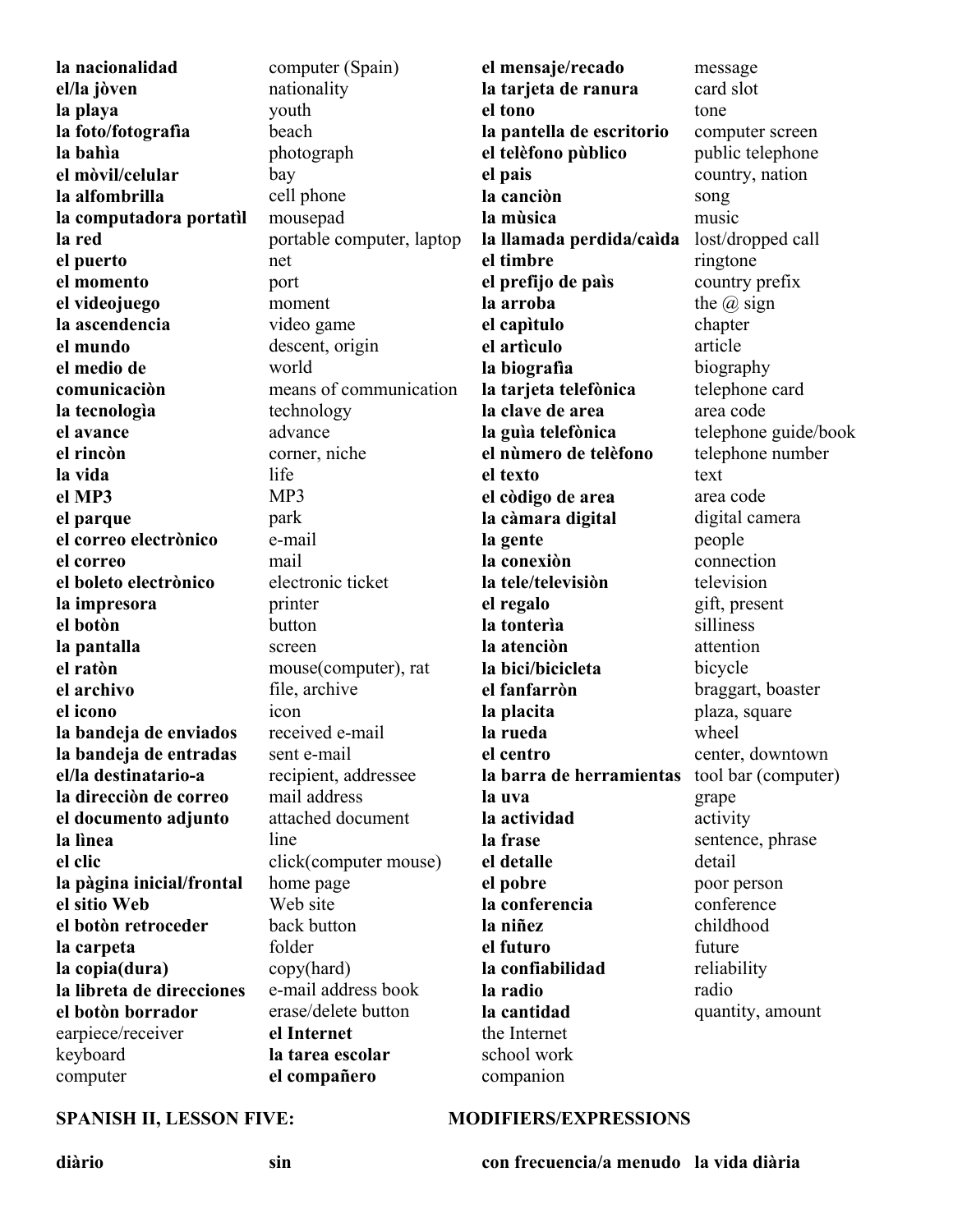**varios jòven de ascendencia..... mucho nuevo hoy en dìa no hay duda que cierto delante de ¿cuàndo? aèreo electrònico de enviados de entradas adjunto dura enseguida propio portatìl ayer inicial interesante lo que ¿de parte de quièn? un momento por favor ¡còmo no! lo siento .....no està pùblico perdida/caida favorito telefònico acà/aquì allì/allà mientras cada mismo de larga distancia en vez de si tener que al hablar se puede** daily without frequently daily life

several, various young of .....origin/descent much, a lot new nowadays, these days there is no doubt that certain, sure in front of when aerial, of/by air electronic sent(as of e-mails) received(as of e-mails) attached hard right away own portable yesterday initial, home, front interesting that which who's calling? just a moment please sure! Of course! I'm sorry .....isn't here public lost, dropped favorite of/related to telephones here there while each same long-distance in place of/instead of if to have to on/upon talking it is possible to **otro algùn/alguno-a-os-as tarde anoche** 

**la semana pasada a casa luego a eso de....... siempre tener razòn despuès de hacer buen/mal tiempo hacer sol solo mas y/e o/u el año/mes pasado ayer tambièn similar guapo-a-os-as furioso todo el mundo pero durante ¡què barbaridad! ¿por què? ¿de dònde? con la misma manera cualquier tal confiable en que ademàs hasta local interurban internacional de ninguna manera instantàneamente digital a tu disposiciòn claro que ¿cuàl? con/sin permiso màs o menos** other, another some late last night

last week home (to home) later, next at about always be right after be good/bad weather be sunny alone, solo more and or last year/month yesterday also, too similar handsome, pretty furious (angry) the whole world (everyone) but during outrageous! (wow!) why? from where? with the same way whichever so, such, in such a way reliable, trustworthy in which besides until, even, up to local intercity international in no way instantly digital at your disposal(available) clearly, surely which without/with permission more or less

## **SPANISH II, LESSON FIVE: INFINITIVES**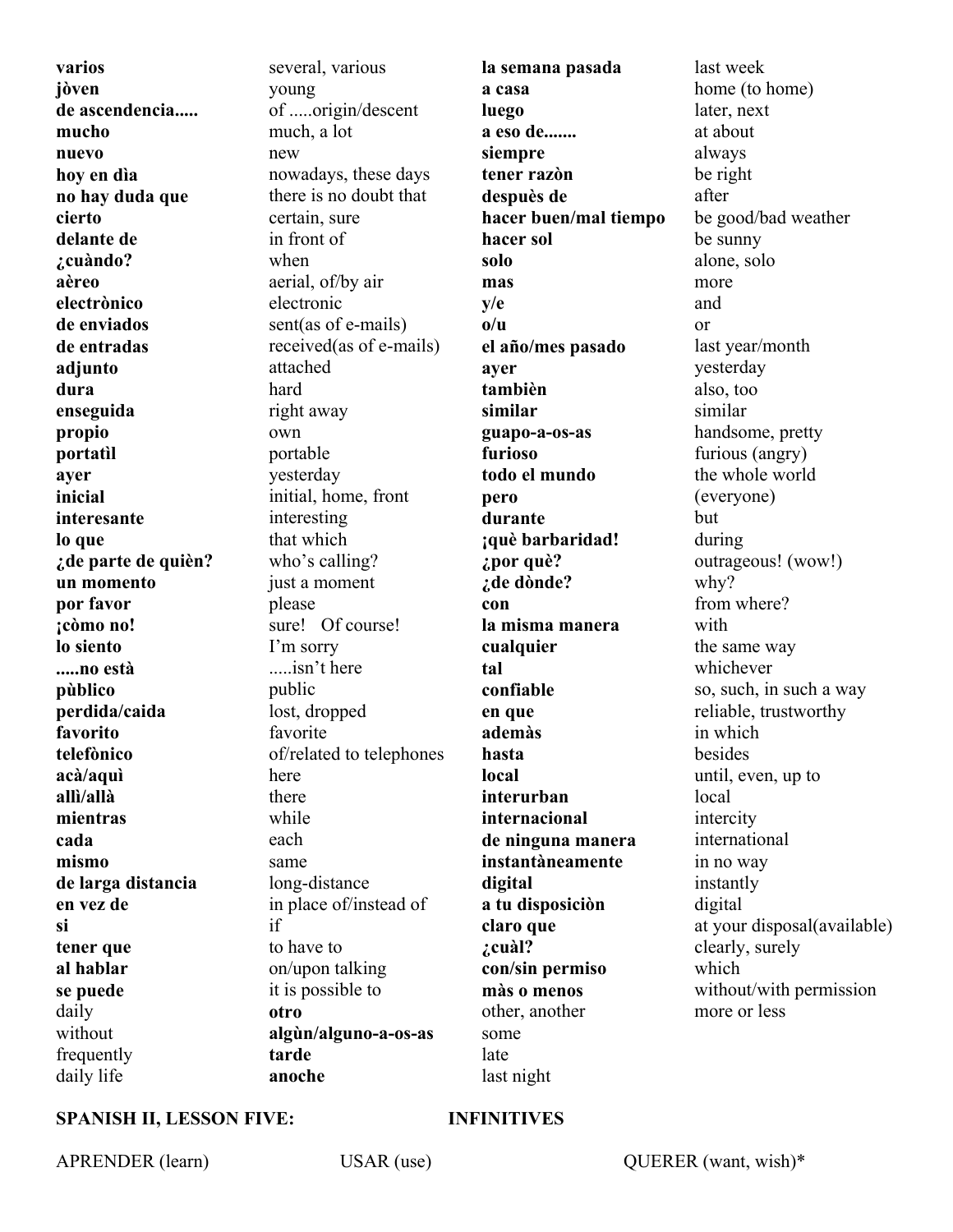SACAR (get, obtain, take out) ESTAR (be)\* SER (be)\* TENER (have)\* SEGUIR (follow, continue)\* VER (see)\* PASAR (pass, spend) JUGAR (play)\* DIVERTIRSE (enjoy oneself)\* OIR (hear)\* INTERESARSE (be interested) LLAMARSE (call oneself, be named) VIVIR (live) SENTARSE (sit down)\* RECIBIR (receive) ENVIAR (send) MANDAR (send, order) TOMAR (take) MIRAR (watch, look at) RESERVAR (reserve) OPRIMIR (press, push, squeeze) VENIR (come)\* HACER (do, make)\* ENTRAR (enter, go in) NECESITAR (need) GUARDAR (save, guard) TERMINAR (end) PRENDER (turn on) APAGAR (turn off) NAVEGAR (navigate) REGRESAR (return, go back) LEER (read) DAR (give)\* IMPRIMIR (print) BORRAR (erase, expunge, delete) ESTUDIAR (study) CONTESTAR (answer) PULSAR (press, strike) CESAR (end, stop, cease)

TRABAJAR (work) ABRIR (open) CERRAR (close)\* SONAR (ring, sound) VOLVER (volver)\* CONSULTAR (consult) RECORDAR (remember) AYUDAR (help) CONTAR (tell, narrate, count)\* ESCRIBIR (write) DISCUTIR (discuss) INDENTIFICAR (identify) DESCOLGAR (pick up, answer)\* MARCAR (mark, note, show) DESEAR (wish)  $IR (qo)*$ INTRODUCIR (introduce, put in)\* CORTAR (cut) HABLAR (talk) BAJAR (go down, get out, download) ENCANTAR (enchant) ESPERAR (hope, wait, wait for) DEJAR (leave, let, allow) SABER (know)\* COMPRAR (buy) DECIR (say, tell)\* GUSTARSE (like, be pleased by)\* REPETIR (repeat)\* SALIR (leave)\* PREFERIR (prefer)\* CREER (believe) SENTIRSE (feel)\* SENTIR (regret, rue, be sorry)\* COMETER (commit, make) CAMINAR (walk, go along) ANDAR (walk) COMUNICAR (communicate) PERSONALIZAR (personalize) CAMBIAR (change)

COMER (eat) PREPARAR (prepare) LEVANTARSE (get up, arise) VISITAR (visit) LLEGAR (arrive) ENFADARSE (become angry) ENOJARSE (become angry) INTERRUMPIR (interrupt) BAILAR (dance) SUBIR (climb, go up) LLOVER (rain)\* PAGAR (pay, pay for) COMPLETAR (complete) COMPARAR (compare) ANALIZAR (analyze) ESCUCHAR (listen to) PRONOSTICAR (predict) BUSCAR (look for) HOJEAR (leaf through) DETERMINAR (determine) PONER (put, place)\* PODER (be able to, can)\* PENSAR (think)\* DESCARGAR (download, unload) COMPRENDER (understand) PERMITIR (permit) ESCOGER (choose)\* CONTENER (contain)\* CORREGIR (correct)\* ACABAR (finish, end, be about to) TOCAR (play, touch, ring) PEDIR (ask, ask for)\* FREIR (fry)\* LLEVAR (wear, carry)

\* indicates irregular and/or stem-changing

### **SPANISH II, LESSON FIVE: IRREGULAR/STEM-CHANGING VERBS**

*These are the irregular/stem-changing verbs from the list of infinitives in this lesson, in the present tense:*

| querer | quiero, quieres, quiere, queremos, querèis, quieren |
|--------|-----------------------------------------------------|
| estar  | estoy, estàs, està, estamos, estàis, estàn          |
| ser    | soy, eres, es, somos, sois, son                     |
| tener  | tengo, tienes, tiene, tenemos, tenèis, tienen       |
| seguir | sigo, sigues, sigue, segimos, seguis, siguen        |
| ver    | veo, ves, ve, vemos, veis, ven                      |
| jugar  | juego, juegas, juega, jugamos, jugàis, juegan       |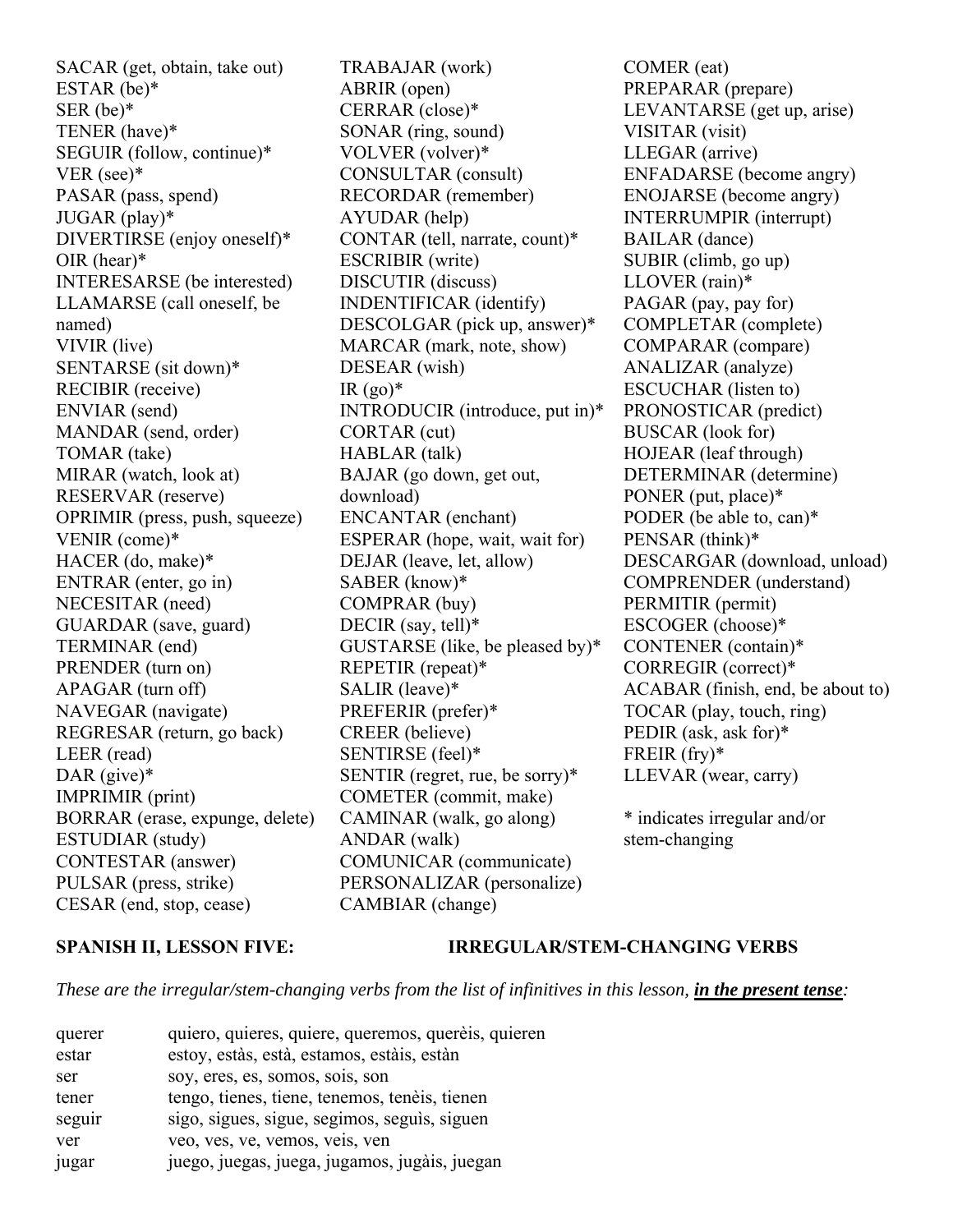| divertirse     | me divierto, te diviertes, se divierten, nos divertimos, os divertis, se divierten                            |
|----------------|---------------------------------------------------------------------------------------------------------------|
| $_{\rm oir}$   | oigo, oyes, oye, oimos, ois, oyen                                                                             |
| sentarse       | me siento, te sientas, se sienta, nos sentamos, os sentáis, se sientan                                        |
| venir          | vengo, vienes, viene, venimos, venis, vienen                                                                  |
| hacer          | hago, haces, hace, hacemos, hacèis, hacen                                                                     |
| dar            | doy, das, da, damos, dais, dan                                                                                |
| cerrar         | cierro, cierras, cierra, cerramos, cerràis, cierran                                                           |
| volver         | vuelvo, vuelves, vuelve, volvemos, volvèis, vuelven                                                           |
| contar         | cuento, cuentas, cuenta, contamos, contáis, cuentan                                                           |
| descolgar      | descuelgo, descuelgas, descuelga, descolgamos, descolgàis, descuelgan                                         |
| <sub>1</sub> r | voy, vas, va, vamos, vais, van                                                                                |
| introducir     | introduzco, introduces, introduce, introducimos, introducis, introducen                                       |
| saber          | sè, sabes, sabe, sabemos, sabèis, saben                                                                       |
| decir          | digo, dices, dice, decimos, decis, dicen                                                                      |
| gustarse       | me gusta, te gusta, se gusta, nos gusta, os gusta, se gusta (or <b>gustan</b> : exists only in third persons) |
| repetir        | repito, repites, repite, repetimos, repetis, repiten                                                          |
| salir          | salgo, sales, sale, salimos, salis, salen                                                                     |
|                | preferirprefiero, prefieres, prefiere, preferimos, preferìs, prefieren                                        |
| sentirse       | me siento, te sientes, se siente, nos sentimos, os sentis, se sienten                                         |
| <i>llover</i>  | llueve (exists only in the third person singular)                                                             |
| poner          | pongo, pones, pone, ponemos, ponèis, ponen                                                                    |
| poder          | puedo, puedes, puede, podemos, podèis, pueden                                                                 |
| pensar         | pienso, piensas, piensa, pensamos, pensàis, piensan                                                           |
| esoger         | escojo, escoges, escoge, escogemos, escogèis, escogen                                                         |
| contener       | contengo, contienes, contiene, contenemos, contenèis, contienen                                               |
| corregir       | corrijo, corriges, corrige, corregimos, corregis, corrigen                                                    |
| pedir          | pido, pides, pide, pedimos, pedis, piden                                                                      |
| freir          | frio, fries, frie, freimos, freis, frien                                                                      |

## SPANISH II, LESSON FIVE, EXERCISE: SUBJECT/VERB AGREEMENT

*Directions: Fill in the blank with the correct present tense verb form. Then provide the verb form in the other indicated tenses. Finally, translate the sentence in the indicated tense (\*):*

| 01.<br>Los estudiantes |   | casi todas partes de la lección de geometría. (Aprender) |
|------------------------|---|----------------------------------------------------------|
| pres prog              | * |                                                          |
| preterite              |   |                                                          |
| imperfect              |   |                                                          |
| future                 |   |                                                          |
| conditional            |   |                                                          |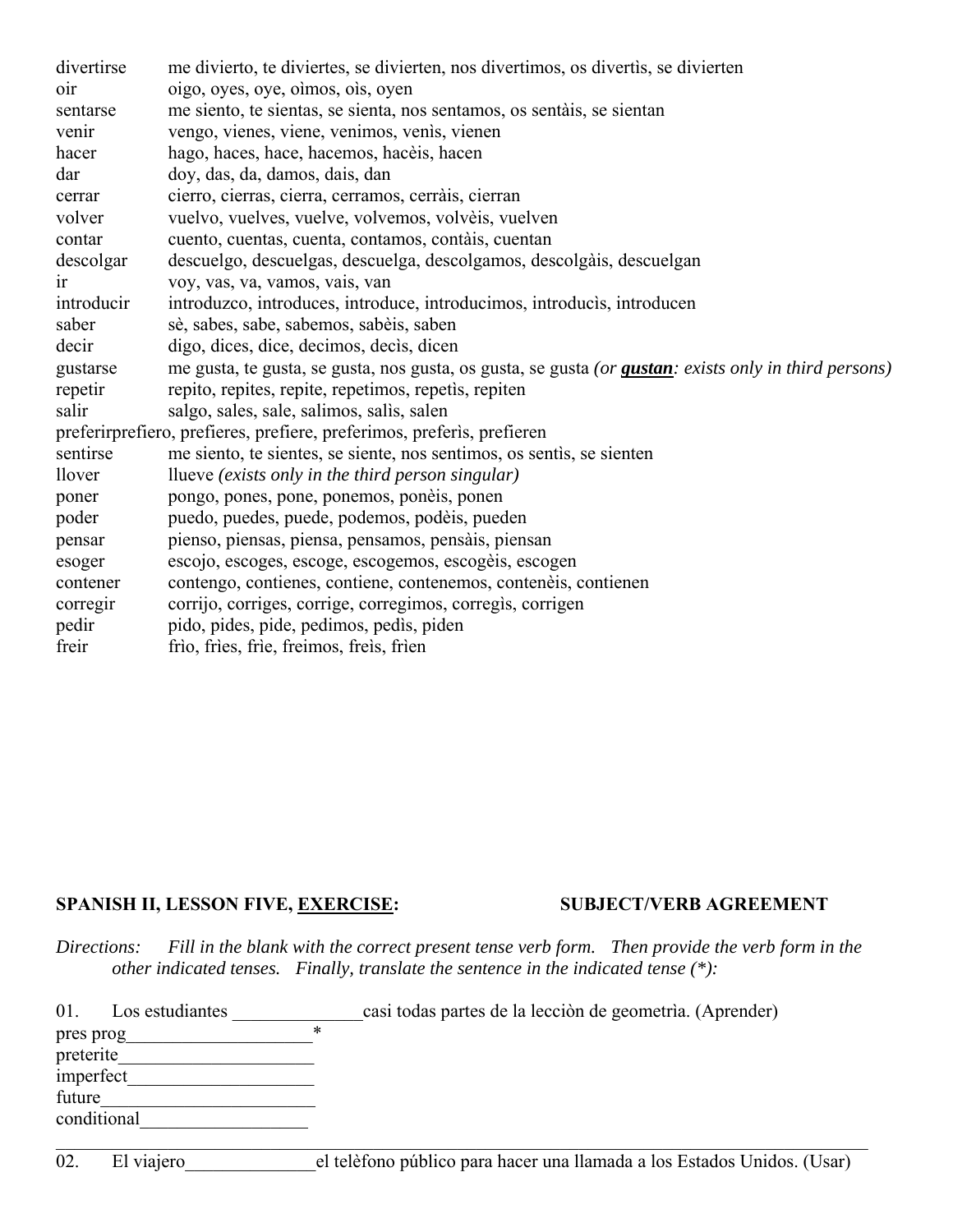|        | preterite                                                                                                             |                                                                                       |
|--------|-----------------------------------------------------------------------------------------------------------------------|---------------------------------------------------------------------------------------|
|        |                                                                                                                       |                                                                                       |
|        |                                                                                                                       |                                                                                       |
|        | conditional                                                                                                           |                                                                                       |
|        |                                                                                                                       |                                                                                       |
| 03.    | Los jòvenes                                                                                                           | los videojuegos en vez de hacer la tarea escolar. (Jugar)                             |
|        |                                                                                                                       |                                                                                       |
|        |                                                                                                                       |                                                                                       |
|        |                                                                                                                       |                                                                                       |
|        |                                                                                                                       |                                                                                       |
|        | $\overline{\text{conditional}}$                                                                                       |                                                                                       |
| 04.    |                                                                                                                       | Ellos el tiempo con tonterías. (Pasar)                                                |
|        |                                                                                                                       |                                                                                       |
|        |                                                                                                                       |                                                                                       |
|        | $imperfect$ ***                                                                                                       |                                                                                       |
|        |                                                                                                                       |                                                                                       |
|        |                                                                                                                       |                                                                                       |
|        |                                                                                                                       |                                                                                       |
| 05.    |                                                                                                                       |                                                                                       |
|        |                                                                                                                       |                                                                                       |
|        |                                                                                                                       |                                                                                       |
|        |                                                                                                                       |                                                                                       |
|        |                                                                                                                       |                                                                                       |
|        | conditional                                                                                                           |                                                                                       |
|        |                                                                                                                       |                                                                                       |
| 06.    |                                                                                                                       | los correos electrònicos cada dìa. (Enviar)<br>Muchos jòvenes norteamericanos         |
|        |                                                                                                                       |                                                                                       |
|        |                                                                                                                       |                                                                                       |
|        |                                                                                                                       |                                                                                       |
| future | <u> 1989 - Andrea Maria Alemania, prima prima prima prima prima prima prima prima prima prima prima prima prima p</u> |                                                                                       |
|        |                                                                                                                       |                                                                                       |
|        |                                                                                                                       |                                                                                       |
|        |                                                                                                                       |                                                                                       |
| 07.    |                                                                                                                       | Ese estudiante el botòn de borrador muchas veces diariamente. (Pulsar)                |
|        | $\frac{1}{2}$ pres prog                                                                                               |                                                                                       |
|        |                                                                                                                       |                                                                                       |
|        |                                                                                                                       |                                                                                       |
|        |                                                                                                                       |                                                                                       |
|        |                                                                                                                       |                                                                                       |
|        |                                                                                                                       |                                                                                       |
| 08.    | <u> 1989 - Johann John Stone, mars eta bainar eta bainar eta baina eta baina eta baina eta baina eta baina eta b</u>  | Ella ___________________los archivos de su tarea escolar en la computadora. (Guardar) |
|        |                                                                                                                       |                                                                                       |
|        |                                                                                                                       |                                                                                       |
|        |                                                                                                                       |                                                                                       |
|        |                                                                                                                       |                                                                                       |
|        | conditional                                                                                                           |                                                                                       |
|        |                                                                                                                       |                                                                                       |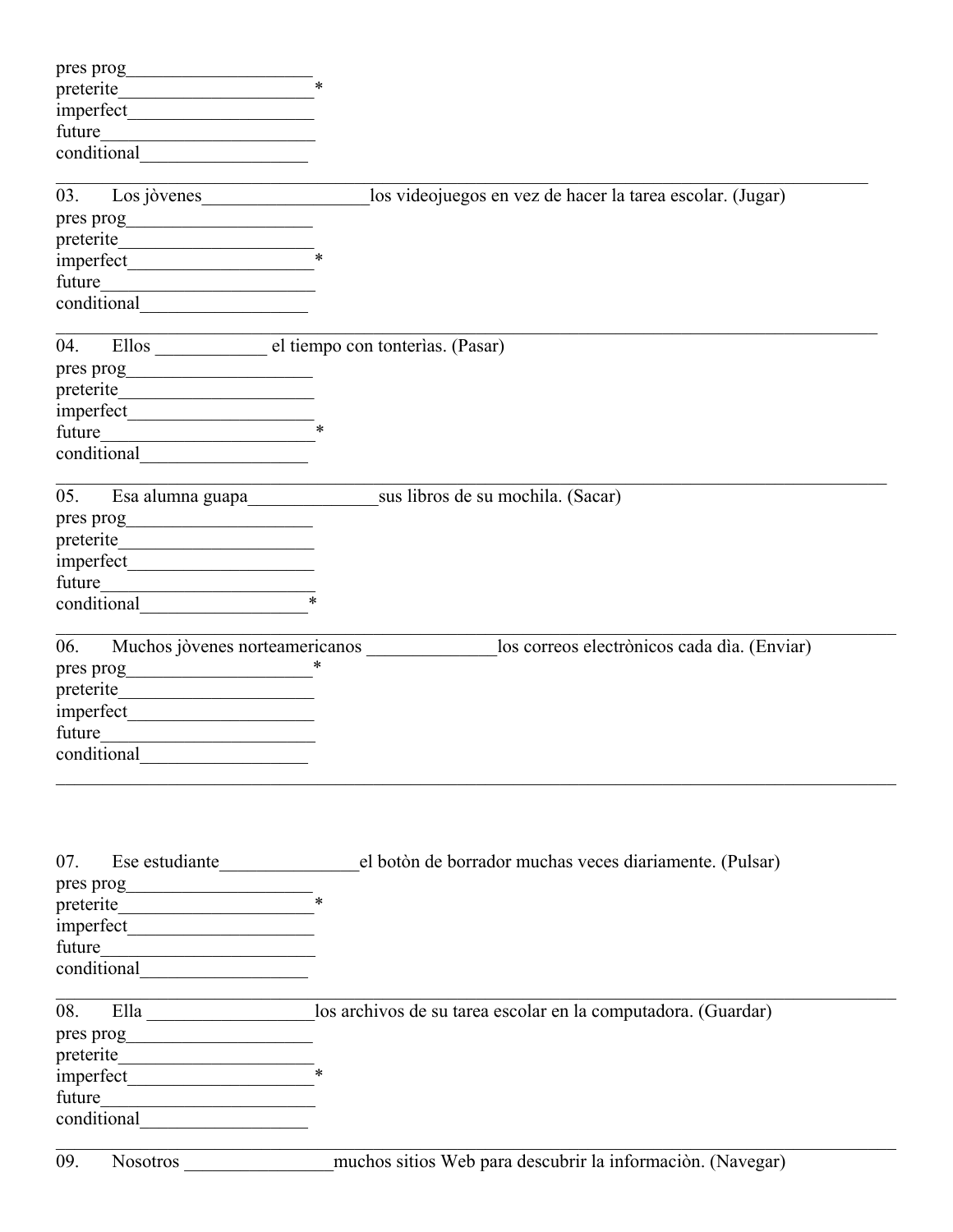| conditional                  |                                                                                          |
|------------------------------|------------------------------------------------------------------------------------------|
|                              |                                                                                          |
| Todos los estudiantes<br>10. | las palabras de la lección. (Repetir)                                                    |
|                              |                                                                                          |
|                              |                                                                                          |
|                              |                                                                                          |
|                              |                                                                                          |
| conditional                  |                                                                                          |
|                              |                                                                                          |
|                              | 11. Mis amigos $\frac{\phantom{+}}{\phantom{+}}$ las preguntas del profesor. (Contestar) |
| pres prog                    |                                                                                          |
|                              |                                                                                          |
|                              |                                                                                          |
|                              |                                                                                          |
|                              |                                                                                          |
|                              |                                                                                          |
| 12.                          | Ese alumno ___________________la tarea escolar antes de acostarse. (Imprimir)            |
|                              |                                                                                          |
|                              |                                                                                          |
|                              |                                                                                          |
|                              |                                                                                          |
| conditional conditional      |                                                                                          |
|                              |                                                                                          |
| 13.                          |                                                                                          |
|                              |                                                                                          |
| negros. (Llevar)             |                                                                                          |
|                              |                                                                                          |
| preterite                    |                                                                                          |
|                              |                                                                                          |
| future                       |                                                                                          |
|                              |                                                                                          |
| 14.                          | el tiempo en esa ciudad. (Pronosticar)                                                   |
| El sitio Web                 |                                                                                          |
|                              |                                                                                          |
|                              |                                                                                          |
|                              |                                                                                          |
|                              |                                                                                          |
|                              |                                                                                          |
|                              |                                                                                          |
| 15.                          | El señor _______________ la cuenta para toda la gente en el restaurante. (Pagar)         |
|                              |                                                                                          |
|                              |                                                                                          |
|                              |                                                                                          |
| future                       |                                                                                          |
|                              |                                                                                          |
|                              |                                                                                          |
|                              |                                                                                          |
|                              | la llegada del tren en el anden de la estación. (Esperar)<br>$\overline{\ast}$           |
|                              |                                                                                          |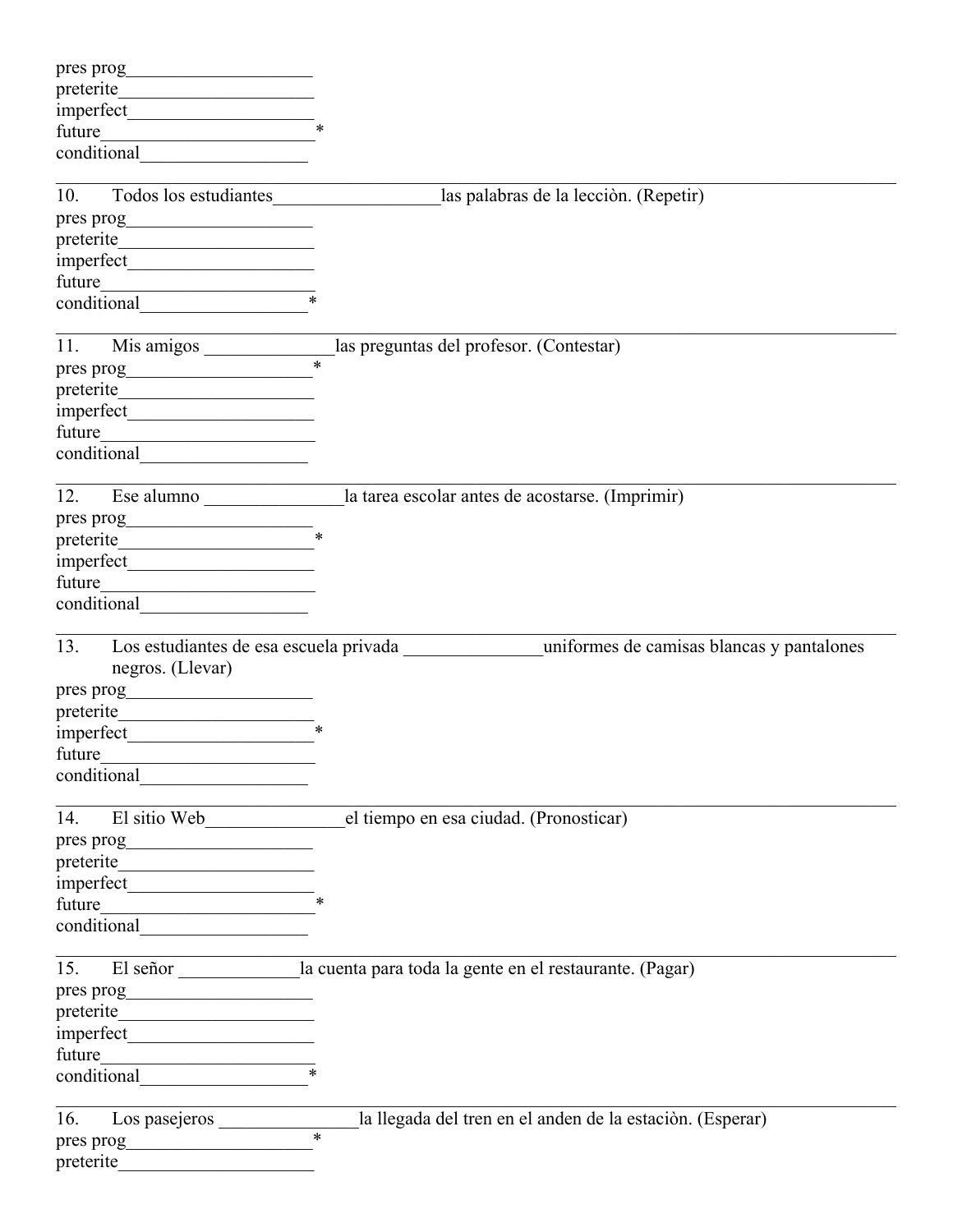| imperfect         |             | <u> 1989 - Johann Barbara, martxa al</u>                                                                                                                                                                                                                               |
|-------------------|-------------|------------------------------------------------------------------------------------------------------------------------------------------------------------------------------------------------------------------------------------------------------------------------|
| future            |             |                                                                                                                                                                                                                                                                        |
|                   | conditional |                                                                                                                                                                                                                                                                        |
| 17.               |             | a las seis de la mañana. (Levantarse)<br>$\gamma$ o                                                                                                                                                                                                                    |
| pres prog         |             |                                                                                                                                                                                                                                                                        |
|                   |             | $\ast$<br>preterite                                                                                                                                                                                                                                                    |
|                   |             |                                                                                                                                                                                                                                                                        |
|                   |             | future                                                                                                                                                                                                                                                                 |
|                   |             |                                                                                                                                                                                                                                                                        |
| 18.               |             |                                                                                                                                                                                                                                                                        |
|                   |             |                                                                                                                                                                                                                                                                        |
|                   |             |                                                                                                                                                                                                                                                                        |
|                   |             |                                                                                                                                                                                                                                                                        |
| future            |             |                                                                                                                                                                                                                                                                        |
|                   | conditional |                                                                                                                                                                                                                                                                        |
| 19.               |             | Ella <i>por la calle a la placita de la ciudad.</i> (Andar)                                                                                                                                                                                                            |
|                   |             |                                                                                                                                                                                                                                                                        |
|                   |             | preterite                                                                                                                                                                                                                                                              |
|                   |             |                                                                                                                                                                                                                                                                        |
| future            |             |                                                                                                                                                                                                                                                                        |
|                   |             |                                                                                                                                                                                                                                                                        |
| 20.               |             | de un tren al otro en la estación de ferrocarril. (Cambiar)<br>Los pasajeros                                                                                                                                                                                           |
|                   |             |                                                                                                                                                                                                                                                                        |
|                   |             |                                                                                                                                                                                                                                                                        |
|                   |             |                                                                                                                                                                                                                                                                        |
| future            |             | <u> 1989 - Andrea Station Barbara, amerikan per</u>                                                                                                                                                                                                                    |
|                   |             | conditional                                                                                                                                                                                                                                                            |
|                   |             | SPANISH II, LESSON FIVE, EXERCISE:<br><b>IMPERATIVES/COMMANDS</b>                                                                                                                                                                                                      |
|                   | Directions: | Fill in the blank with the correct familiar imperative form.<br>Then translate the sentence:                                                                                                                                                                           |
| 01.               |             | la información en esta tabla. (Analizar)                                                                                                                                                                                                                               |
| 02.               |             | la comida hasta las seis. (Preparar)<br>No service that the same state of the state of the state of the state of the state of the state of the state of the state of the state of the state of the state of the state of the state of the state of the state of the st |
| $\overline{03}$ . |             | una camisa blanca y una corbata para la conferencia. (Llevar)                                                                                                                                                                                                          |
| 04.               |             | la cuenta ahorita. (Pagar)<br>No new years of the New York of the New York of the New York of the New York of the New York of the New York o<br>New York of the New York of the New York of the New York of the New York of the New York of the New York of the        |
| 05.               |             | en la sala de clase por esta puerta. (Entrar)                                                                                                                                                                                                                          |
| 06.               | No          | la carta a sus abuelos antes de mañana. (Enviar)                                                                                                                                                                                                                       |
| 07.               | No          | aquì sin prender la làmpara. (Venir)                                                                                                                                                                                                                                   |

08.  $\qquad \qquad$  de este tren al otro en la estación pròxima. (Cambiar)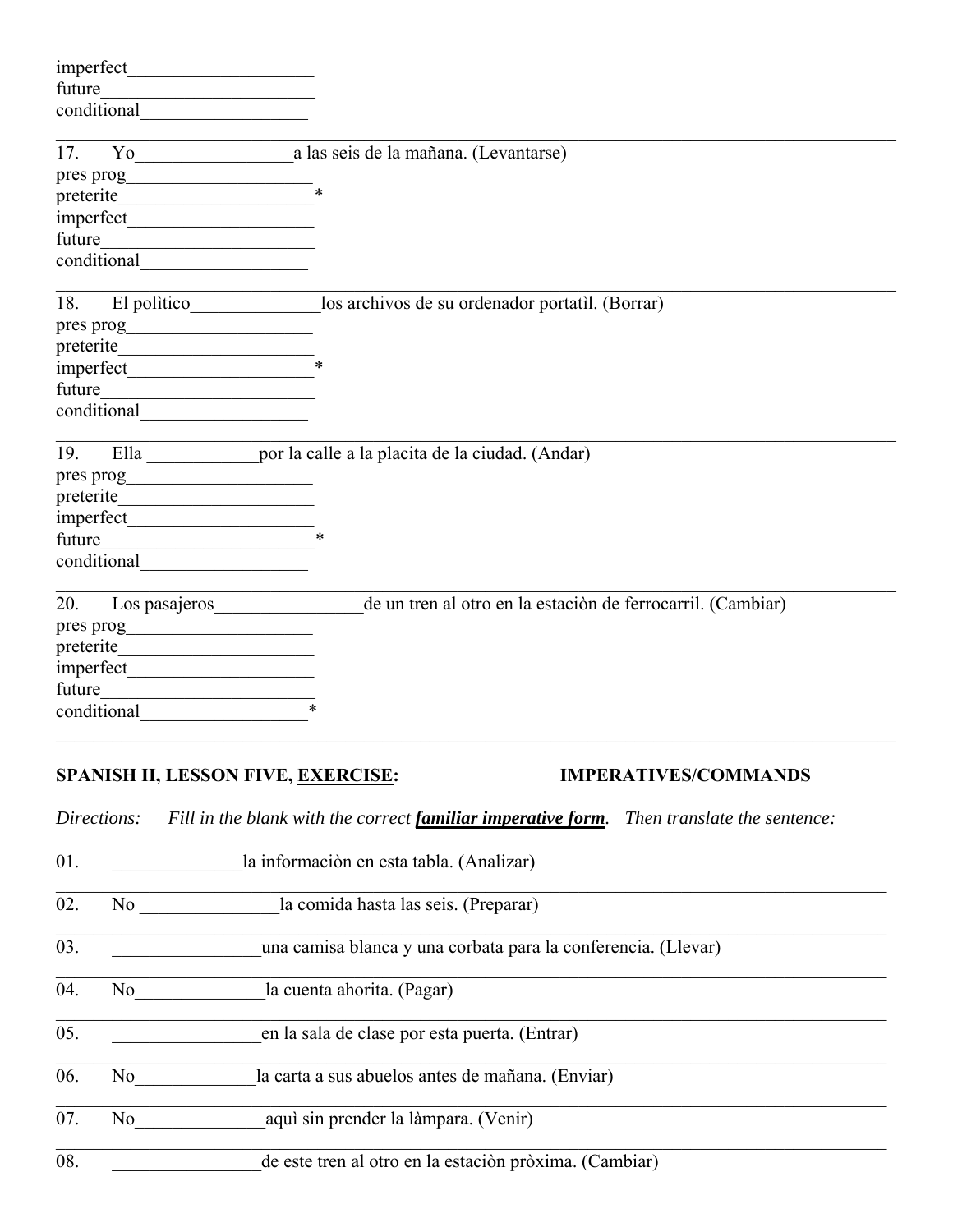| 09. |             | a Juanita este cuento divertido. (Decir)                                                                                                                                                                                                                                            |
|-----|-------------|-------------------------------------------------------------------------------------------------------------------------------------------------------------------------------------------------------------------------------------------------------------------------------------|
| 10. |             | el botòn de borrar enseguida. (Oprimir)                                                                                                                                                                                                                                             |
| 11. |             | del taxi aquì. (Bajarse)<br>No new contract the set of the set of the set of the set of the set of the set of the set of the set of the set of the set of the set of the set of the set of the set of the set of the set of the set of the set of the set                           |
| 12. |             | su tarea escolar antes de acostarse. (Hacer)                                                                                                                                                                                                                                        |
| 13. |             | por la revista para descubrir la información. (Hojear)                                                                                                                                                                                                                              |
| 14. |             | ¡No ! (Enfadarse)                                                                                                                                                                                                                                                                   |
| 15. |             | i como harà el tiempo! (Imaginarse)                                                                                                                                                                                                                                                 |
| 16. |             | No las herramientas en el cobertizo. (Poner)                                                                                                                                                                                                                                        |
| 17. |             | al camarero la cuenta. (Pedir)                                                                                                                                                                                                                                                      |
| 18. |             | la puerta! (Cerrar)                                                                                                                                                                                                                                                                 |
| 19. |             | la televisión antes de salir de la casa. (Apagar)                                                                                                                                                                                                                                   |
| 20. |             | en ese sillòn roto! (Sentarse)<br>i <sup>NO</sup>                                                                                                                                                                                                                                   |
| 21. |             | cuidado en serrar las tablas! (Tener)                                                                                                                                                                                                                                               |
| 22. |             | la respuesta correcta a esta pregunta. (Escoger)                                                                                                                                                                                                                                    |
| 23. |             | No el futbol a los mochileros. (Dar)                                                                                                                                                                                                                                                |
|     |             | <b>IMPERATIVES/COMMANDS</b><br><b>SPANISH II, LESSON FIVE, EXERCISE:</b>                                                                                                                                                                                                            |
|     | Directions: | Fill in the blank with the correct formal imperative form. Then translate the sentence:                                                                                                                                                                                             |
| 01. |             | Uds. todo el trabajo ahora. (Hacer)                                                                                                                                                                                                                                                 |
| 02. |             | Ud. sus respuestas a las preguntas. (Personalizar)                                                                                                                                                                                                                                  |
| 03. |             | Uds. la calle a la esquina. (Cruzar)                                                                                                                                                                                                                                                |
| 04. |             | Uds. las ventanillas del coche de comedor. (Abrir)<br>No                                                                                                                                                                                                                            |
| 05. |             | Ud. una caminata en el sendero estrecho. (Dar)<br>No new years of the New York of the New York of the New York of the New York of the New York of the New York o<br>New York of the New York of the New York of the New York of the New York of the New York of the New York of the |
| 06. | No 1        | Ud. la guitarra en un entierro. (Tocar)                                                                                                                                                                                                                                             |
| 07. |             | Uds. las frases siguentes. (Corregir)                                                                                                                                                                                                                                               |
| 08. |             | Ud. cuidado en patinar. (Tener)                                                                                                                                                                                                                                                     |
| 09. | No          | Uds. en el techo. (Bailar)                                                                                                                                                                                                                                                          |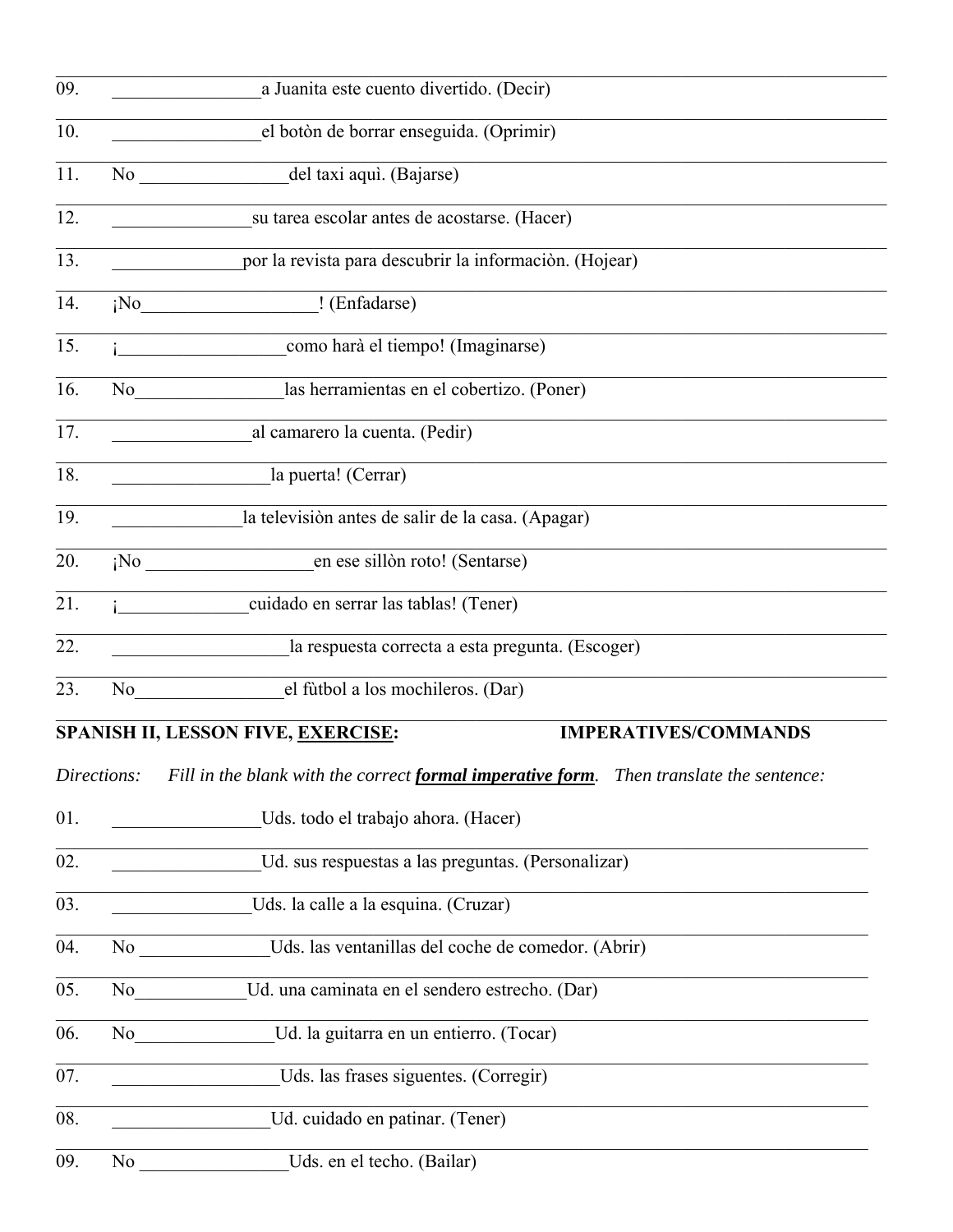| 10. | No             | Uds. en la cocina. (Dormir)                              |
|-----|----------------|----------------------------------------------------------|
| 11. |                | Ud. el telèfono cuando toca. (Descolgar)                 |
| 12. |                | Uds. del profesor las respuestas correctas. (Pedir)      |
| 13. | $i$ No me      | Ud.! (Interrumpir)                                       |
| 14. | $i$ Me         | Uds. con cuidado! (Escuchar)                             |
| 15. |                | Uds. uno a otro lo que quiere decir el poema. (Discutir) |
| 16. | No             | Ud. a la fiesta hasta las ocho. (Llegar)                 |
| 17. |                | me Uds. la verdad, por favor! (Decir)                    |
| 18. |                | Ud. su tarea escolar antes que dàrmela. (Imprimir)       |
| 19. |                | Ud. el país en el mapa. (Identificar)                    |
| 20. | N <sub>o</sub> | Uds. en el pasillo. (Correr)                             |

## **SPANISH II, LESSON FIVE: EXERCISE: PRONOUNS/USAGE**

*Directions: Match the pronouns to their meanings:*

|        | <b>SUBJECT</b>   | <b>POSSES</b> |                |
|--------|------------------|---------------|----------------|
| 01.    | Nosotros-as      | 01.           | $\mathbf{I}$   |
| 02.    | Ud.              | 02.           | $\mathbf{I}$   |
| 03.    | $Y_0$            | 03.           | I              |
|        | 04. Ella         | 04.           | $\mathbf{I}$   |
|        | 05. Vosotros-as  | 05.           | S              |
|        | 06. Ellos        |               |                |
| 07.    | Tú               |               |                |
| 08.    | Él               | <b>DEMO!</b>  |                |
| 09.    | Uds.             | 01.           | $\mathbf{F}$   |
| 10.    | Ellas            | 02.           | $\mathbf{I}$   |
|        |                  | 03.           | $\mathbf{F}$   |
|        | <b>REFLEXIVE</b> | 04.           | $\mathbf{F}$   |
| 01.    | <b>Nos</b>       | 05.           | $\overline{A}$ |
| 02.    | Se               | 06.           | F              |
| 03. Te |                  |               |                |
| 04. Os |                  | <b>RELAT</b>  |                |
| 05.    | Me               | 01.           | I              |
|        |                  |               |                |

|     |     | <b>POSSESSIVE</b>    |  |
|-----|-----|----------------------|--|
| -as | 01. | Mi, mis, mio, etc.   |  |
|     | 02. | Nuestro-os-a-as      |  |
|     | 03. | Vuestro-os-a-as      |  |
|     | 04. | Tu, tus, tuyo, etc.  |  |
| -as | 05. | Su, sus, suyo, etc.  |  |
|     |     |                      |  |
|     |     |                      |  |
|     |     | <b>DEMONSTRATIVE</b> |  |
|     | 01. | Esto/esta/este       |  |
|     |     | 02. Eso/esa/ese      |  |
|     |     | 03. Estos/estas      |  |
|     |     | 04. Esos/esas        |  |
|     | 05. | Aquel/aquella        |  |
|     | 06. | Aquellos-as          |  |
|     |     |                      |  |
|     |     | <b>RELATIVE</b>      |  |
|     | 01. | $E1/1a$ cual/que     |  |
|     | 02. | A quien              |  |

| 03. | Los/las cuales/que |    |
|-----|--------------------|----|
| 04. | Cuyo-a-os-as       | a. |
| 05. | Que                | b. |
| 06. | Quien-es           | c. |
| 07. | De que             | d. |
|     |                    | e. |
|     |                    | f. |
|     |                    | g. |
|     |                    | h. |
|     |                    |    |

i. you(fam/sing) j. you(form/plur)

you(fam/plu)

they(masc) you(form/sing)  $they$ (fem)

he she  $\mathbf I$ we

- a. myself
- b. yourself(fam/sing)
- c. yourselves(fam/pl)
- d ourselves
- e. himself, herself, themselves, etc.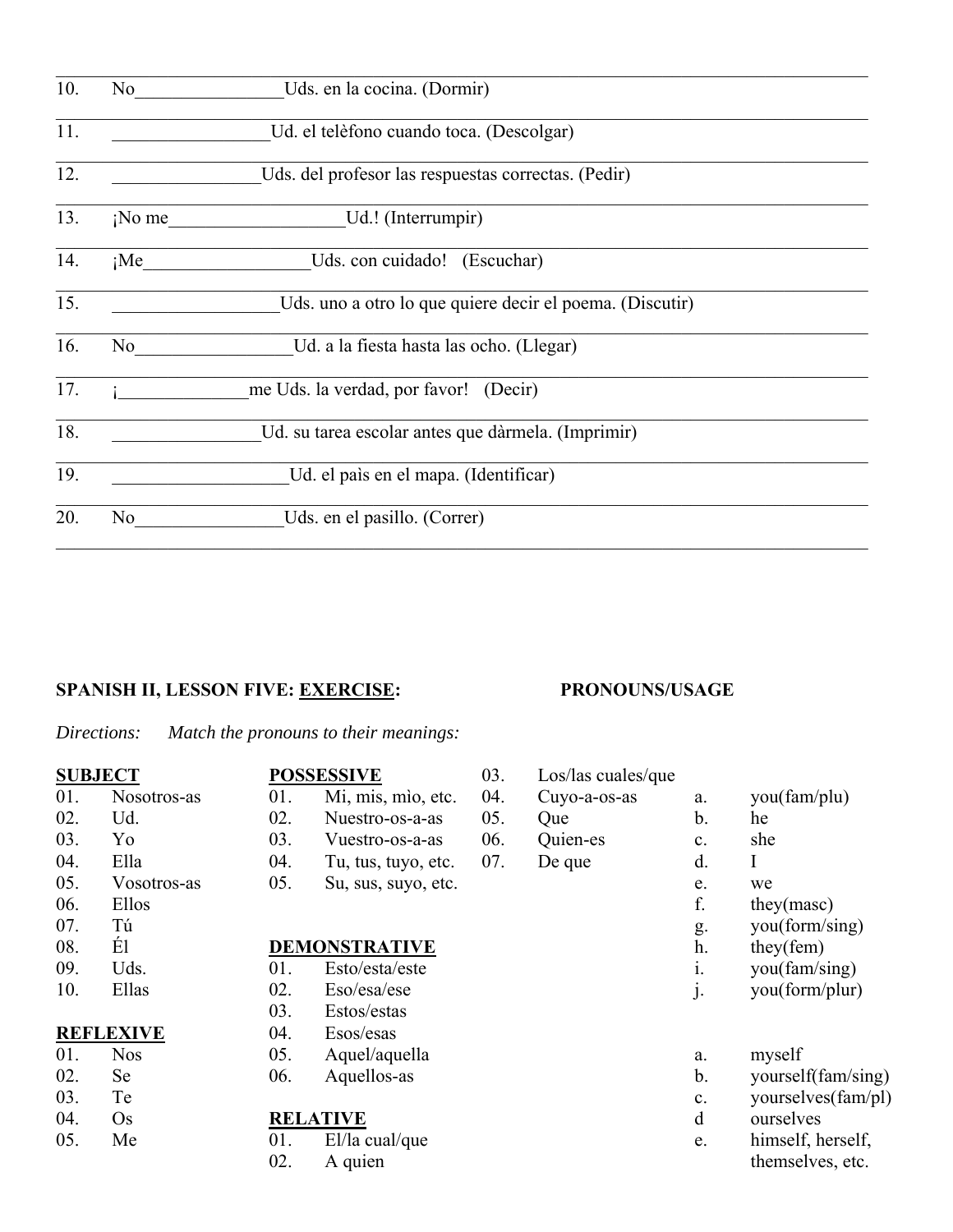## **DIRECT OBJECT**

| a             | our, ours              | 01.                        | lo                     | a. | them(fem)                           |  |
|---------------|------------------------|----------------------------|------------------------|----|-------------------------------------|--|
| $\mathbf b$   | your, yours (fam/sing) | 02.                        | me                     | b. | you(fam/sing)                       |  |
| $\mathbf c$   | my, mine               | 03.                        | nos                    | c. | you(fam/plu)                        |  |
| d             | your,                  | 04.                        | $\log$                 | d. | them(masc)                          |  |
| yours(fam/pl) |                        | 05.                        | las                    | e. | you (form/plu)                      |  |
| e.            | his, her, hers,        | 06.                        | <b>OS</b>              | f. | her, it                             |  |
|               | their, theirs,         | 07.                        | la                     | g. | me                                  |  |
|               | your, yours(form)      | 08.                        | te                     | h. | him, it                             |  |
|               |                        | 09.                        | $le^*$                 | i. | you(form/sing)                      |  |
| a.            | these                  | 10.                        | $les*$                 | j. | <b>us</b>                           |  |
| $b$ .         | those(close by)        | $\ast$                     | these are used         |    |                                     |  |
| c.            | those(far away)        | <i>primarily in</i>        |                        |    |                                     |  |
| d.            | that(close by)         | Latin-American Spanish     |                        |    |                                     |  |
| e.            | that (far away)        | as direct object pronouns. |                        |    |                                     |  |
| f.            | this                   |                            |                        |    |                                     |  |
|               |                        |                            | <b>INDIRECT OBJECT</b> |    |                                     |  |
|               |                        | 01.                        | les                    |    |                                     |  |
| a.            | the one who, that      | 02.                        | nos                    | a. | to/for me                           |  |
|               | which                  | 03.                        | <b>OS</b>              | b. | to/for you(fam/pl)                  |  |
| $\mathbf b$   | to whom                | 04.                        | se                     | c. | to/for him/her/                     |  |
| $\mathbf c$   | those which, the       | 05.                        | te                     |    | you(form/sing)                      |  |
|               | ones who               | 06.                        | me                     | d. | to/for us                           |  |
| d             | whose                  | 07.                        | le                     | e. | to/for them/                        |  |
| e             | of which               |                            |                        |    | you(form/plu)                       |  |
| $\mathbf f$   | who/whom               |                            |                        | f. | to/for you(fam/sing)                |  |
| g             | that, who              |                            |                        | g. | replaces le/les in<br>double object |  |
|               |                        |                            |                        |    | situations                          |  |

Fill in the blank(s) with the correct pronoun. Choose from the list below the exercise, using Directions: answer only once. Then translate the sentence: each

| 01. |                                                                        |  |                              | Necesito unos libros nuevos para la clase. Voy a compràr ahora. (them, for myself) |
|-----|------------------------------------------------------------------------|--|------------------------------|------------------------------------------------------------------------------------|
| 02. | mochila està en la mesa.                                               |  | està en el piso. (my, yours) |                                                                                    |
| 03. | destinatario es un amigo ( <i>that, of mine</i> )                      |  |                              |                                                                                    |
| 04. | Di a estudiantes la respuesta correcta a la pregunta. (to them, those) |  |                              |                                                                                    |
| 05. | Me gustaria oir cuento interesante. Cuènte                             |  |                              | Ud. (that, to me, it)                                                              |
| 06. | ¡No enfades tú! ¡Càlma ! (yourself, yourself)                          |  |                              |                                                                                    |
| 07. | $i$ Què gaseosa deliciosa! voy a beber $(1, it)$                       |  |                              |                                                                                    |
| 08. | tenemos que hacer mucha tarea escolar. No gusta hacer (we, to us, it)  |  |                              |                                                                                    |
| 09. | El profesor no dijo al estudiante                                      |  |                              | debe hacer. <i>(to him, that which)</i>                                            |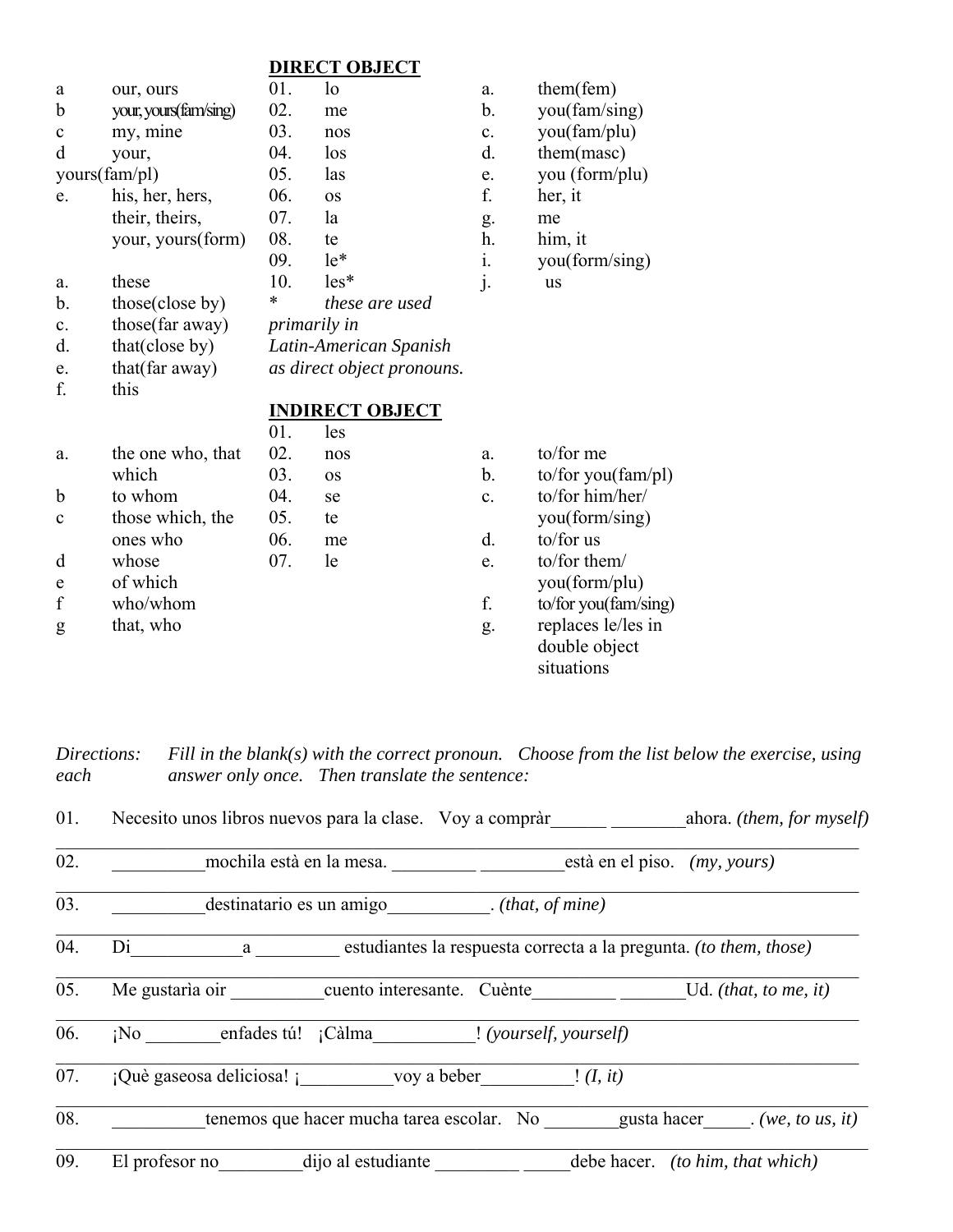| 10.             |                              |                       |                        | Ella cortò la mano con cuchillo muy afilado. (herself, that)                                 |           |                     |
|-----------------|------------------------------|-----------------------|------------------------|----------------------------------------------------------------------------------------------|-----------|---------------------|
| 11.             |                              |                       |                        | Mis amigos quieren las respuestas para el examen. voy a dàr a ellos. (I, to them, them)      |           |                     |
| 12.             |                              |                       |                        | Elena, boligrafos estàn en el escritorio. Dònde estàn (your, mine)                           |           |                     |
| 13.             |                              |                       |                        | Un vecino tenia sierra de cadena la semana pasada, pero hoy ______ devolvio. (my, to me, it) |           |                     |
| 14.             |                              |                       |                        | silla aquì es còmoda, pero silla en mi casa no es. (this, that)                              |           |                     |
| 15.             |                              |                       |                        | montaña a lo lejos es alta, pero voy a subir ( <i>that, I, it</i> )                          |           |                     |
| 16.             |                              |                       |                        | peina el cabello despuès de levantar de la cama. (she, herself, herself)                     |           |                     |
| 17.             |                              |                       |                        | vecinos tienen una casa grande, pero es pequeña. (our, ours)                                 |           |                     |
| 18.             |                              |                       |                        | Era un lugar de La Mancha, nombre no quiero acordar (which, myself)                          |           |                     |
|                 | aquella/yo/la<br>esa/aquella | te/te yo/la<br>me/los | le/lo/que              | les/esos ese/mìo<br>nuestros/la/nuestra se/ese                                               |           | cuyo/me<br>mi/me/la |
| nosotros/nos/la |                              |                       | sus/los/mìos yo/se/las | ella/se/se                                                                                   | ese/me/lo | mi/la/tuya          |

## **SPANISH II, LESSON FIVE, EXERCISE:**

### **TRANSLATION**

Directions: Translate the following into English:

El señor Garcia se levantò muy de la mañana. Tenía que prepararse para un día en la oficina. Despuès de bañarse y vestirse, tomó el desayuno. Se fue de la casa.

Al llegar al edificio de su oficina, entrò por la puerta y se sentò a su escritorio en un rincòn de la oficina. Prendiò la computadora y selectò la bandeja de enviados en la pantella de escritorio. Leyò sus mensajes. Algunos de los recados incluyeron documentos adjuntos. Los leyó también. Respondió inmediatemente a los màs importantes, usando el ratón y el teclado para escribir sus respuestas. Cerró los otros mensajes menos importantes. Borró los mensajes inútiles.

Tenia que obtener información de otra compañía. Abrió el sitio Web de esa compañía. La compañía tenía una pàgina inicial muy interesante. Usó su barra de herramientas para añadir el sitio Web a su libreta de direcciones. Leyó la información que querìa, y la guardó en archivo.

Tenia que hacer unas llamadas de larga distancia por telèfono. Trató de usar su móvil para hacer las llamadas. Era dificil. Despuès de tres llamadas perdidas, se fue de la oficina para usar el telèfono pùblico en la acera delante del edificio. Introduciò su tarjeta telefònica y completò sus llamadas enseguida. ¡Què le disgustò la falta de confiabilidad de su mòvil!